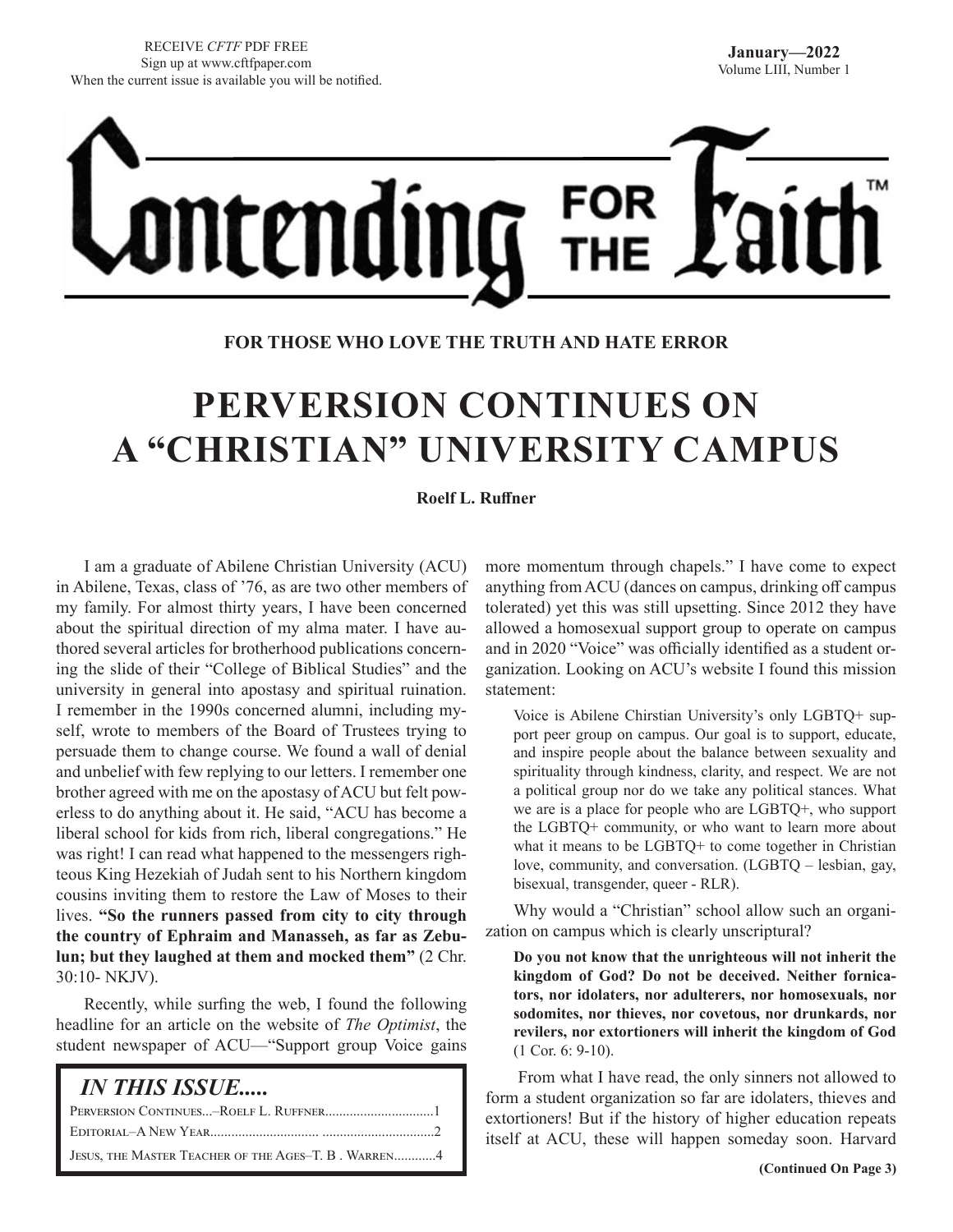

# **David P. Brown, Editor and Publisher dpbcftf@gmail.com**

*COMMUNICATIONS received by CONTENDING FOR THE FAITH and/or its Editor are viewed as intended FOR PUBLICATION unless otherwise stated. Whereas we respect confidential information, so described, everything else sent to us we are free to publish without further permission being necessary. Anything sent to us NOT for publication, please indicate this clearly when you write. Please address such letters directly to the Editor David P. Brown, P.O. Box 2357, Spring, Texas 77383 or dpbcftf@gmail.com. Telephone: (281) 350-5516.*

# *FREE—FREE—FREE—FREE—FREE—FREE*

*To receive CFTF free, go to www.cftfpaper.com and sign up. Once done, you will be notified when the current issue is available. It will be in the form of a PDF document that can be printed, and forwarded to friends.*

#### **SUBSCRIPTION RATES FOR THE PAPER EDITION**

*Single Print Subs: One Year, \$25.00; Two Years, \$45.00. NO REFUNDS FOR CANCELLATIONS OF PRINT SUBSCRIPTIONS.*

# **ADVERTISING POLICY & RATES**

*CONTENDING FOR THE FAITH exists to defend the gospel (Philippians 1:7,17) and refute error (Jude 3). Therefore, we advertise only what is authorized by the Bible (Colossians 3:17). We will not knowingly advertise anything to the contrary and reserve the right to refuse any advertisement.*

*All setups and layouts of advertisements will be done by CONTENDING FOR THE FAITH. A one-time setup and layout fee for each advertisement will be charged if such setup or layout*  is needful. Setup and layout fees are in addition to the cost of *the space purchased for advertisement. No major changes will be made without customer approval.*

*All advertisements must be in our hands no later than one month preceding the publishing of the issue of the journal in which you desire your advertisement to appear. To avoid being charged for the following month, ads must be canceled by the first of the month. We appreciate your understanding of and cooperation with our advertising policy.*

*MAIL ALL SUBSCRIPTIONS, ADVERTISEMENTS, AND LET-TERS TO THE EDITOR, P. O. Box 2357, Spring, Texas 77383- 2357. COST OF SPACE FOR ADS: Back page, \$300.00; full page, \$300.00; half page, \$175.00; quarter page, \$90.00; less than quarter page, \$18.00 per column-inch. CLASSIFIED ADS: \$2.00 per line per month. SETUP AND LAYOUT FEES: Full page, \$50.00; half page, \$35.00; anything under a half page, \$20.00.*

*CONTENDING FOR THE FAITH is published bimonthly. P. O. Box 2357, Spring, Texas 77383-2357 Telephone: (281) 350-5516.*

> **Ira Y. Rice, Jr., Founder August 3, 1917–October 10, 2001**

*Editorial...*

# **A NEW YEAR**

A new year has begun, but there is nothing new regarding sin, how people come to sin, and especially the eternal consequences of torment for those who leave this world guilty of sin and disobedient to Christ (1 John 3:4; Jam. 4:17; 1 The. 1:6-9; Rev. 21:8; John 12:48). As long as time continues, happily and thankfully, God's hand of salvation continues to be outstretched to those lost in sin (2 Pet. 3:9; Heb. 5:9; Rom. 1:16; 6:3, 4, 17, 18; 1 Cor. 15:1-4; Mark 16:15, 16; Rev. 22:14; 17).

As the front page article of this issue proves, in 2022 the apostasy of the church continues. The schools of higher education operated by those brethren who by their doctrines loose people from what God in His Word binds on them continue to eat the body of academia as a malignant tumor. Thereby they continue to corrupt the church. Jeremiah's advice to Judah and Judah's response fits many in the Lord's church today.

**Thus saith the LORD, Stand ye in the ways, and see, and ask for the old paths, where is the good way, and walk therein, and ye shall find rest for your souls. But they said, We will not walk therein** (Jer. 6:16).

The following from Jeremiah gives the reason for Judah's sad spiritual state. It is also the case for those exposed by brother Ruffner in the front page article of this issue of *CFTF*.

**Because my people hath forgotten me, they have burned incense to vanity, and they have caused them to stumble in their ways from the ancient paths, to walk in paths, in a way not cast up** (Jer. 8:15).

In this issue of *CFTF,* there is also an article by the late Thomas B. Warren. It is titled, "Jesus, the Master Teacher of the Ages." One of the points bro. Warren makes concerning Jesus' teaching is this, "No man can do justice to the concept of God if he tends to obliterate the necessary connection between the Godhead and the truth." Until brethren desire to know the truth about truth and know that they can know it, there will be nothing that can be done to stop this present apostasy.

The apostle Peter wrote, **"Wherefore I will not be negligent to put you always in remembrance of these things, though ye know them, and be established in the present truth"** (2 Pet. 1:12). Sadly, for many years many brethren have neglected what Peter did not. Moreover, fewer people love the truth. Thus, they do not hunger and thirst after righteousness as once they did (2 The. 2:10; Mat. 5:11, 12; Psa. 119:172; John 8:31, 32; 17:17). Until brethren once again love the truth they will continue down the broad path that leads to eternal ruin (Mat. 7:13-15).

**—David P. Brown, Editor**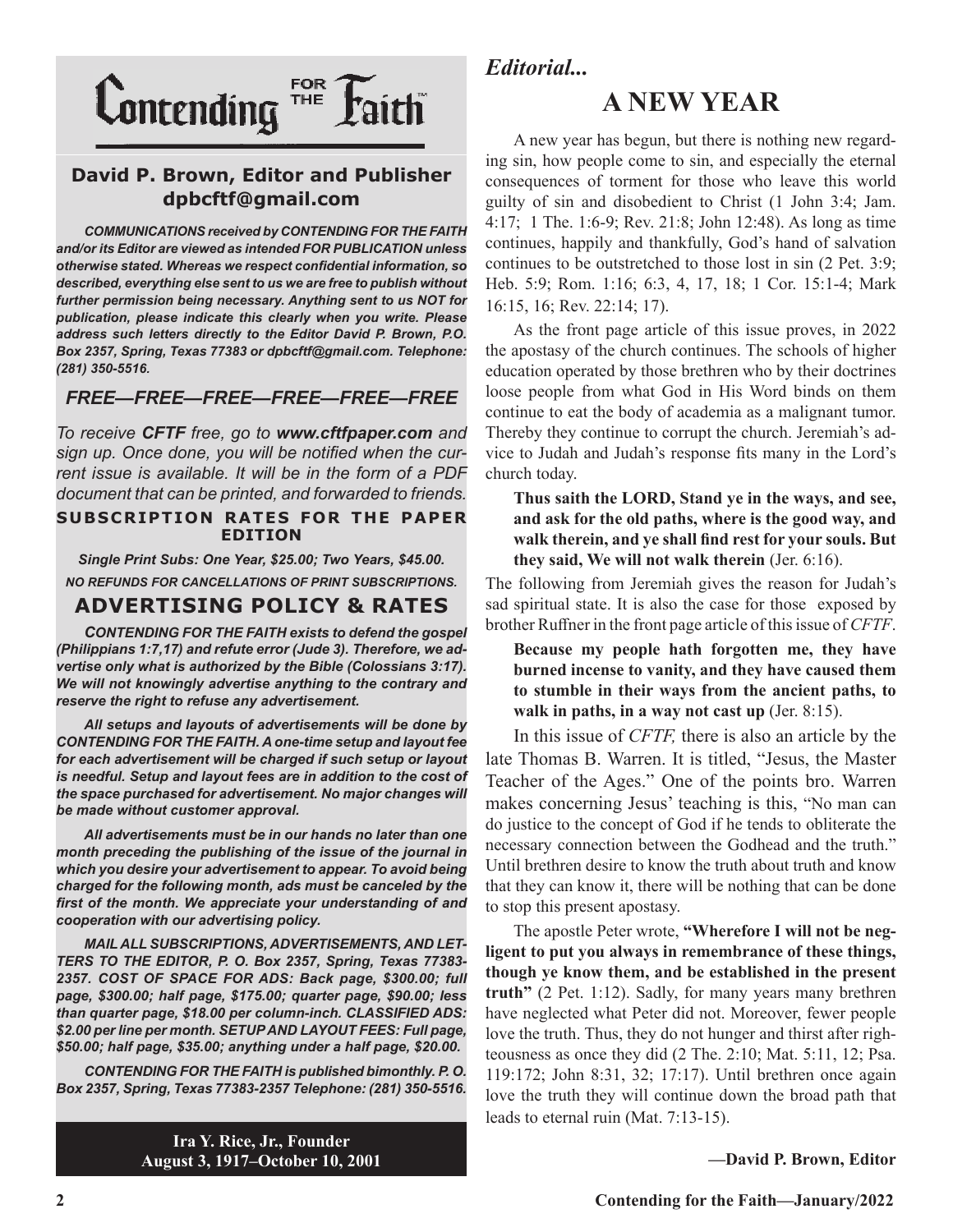#### **(Continued From Page 1)**

University started out as a religious school in 1636 to train Congregationalist ministers. Now it would allow all these sinners on their campus and embrace them.

"Voice" also has a chapel service on campus every Wednesday. Eighty to one hundred students consistently attend. The female chaplain of the group said, "I believe a lot more people are coming to Voice's chapels and events because they realize the need for this organization on campus and people are starting to realize that this community needs to be loved and supported in the same way that Jesus loves." Yes, Jesus spoke with all sorts of sinners during His ministry because He wanted them to repent, not to support them in their sin. Jesus came **"to seek and to save that which was** 

**lost"** (Luke 19:10). **"For I did not come to call the righteous, but sinners, to repentance"** (Mat. 19:13).

I wonder if Jesus would be accepted as a speaker at any of the chapels at ACU. The touchstone of religious liberalism today is "acceptance." Unfortunately, that often means toleration, if not acceptance, of the sins of the sinner. But Jesus never tolerated sin. For example, after Jesus stopped the unlawful stoning of an accused adulteress in Jerusalem He said to her, **"Woman, where are those accusers of yours? Has no one condemned you?" She said, "No one, Lord." And Jesus said to her, "Neither do I condemn you; go and sin no more"** (John 8:10-11). But for many today at ACU, Jesus would be considered "unloving" because

**(Continued On Page 4)**

# *ACU FEMALE CHAPLAIN DECLARES:*

*"I believe a lot more people are coming to Voice's chapels and events because they realize the need for this organization on campus and people are starting to realize that this community needs to be loved and supported in the same way that Jesus loves."*

# VOICE'S CHAPELS AND EVENTS—SUPPORTING ACU'S SODOMITES

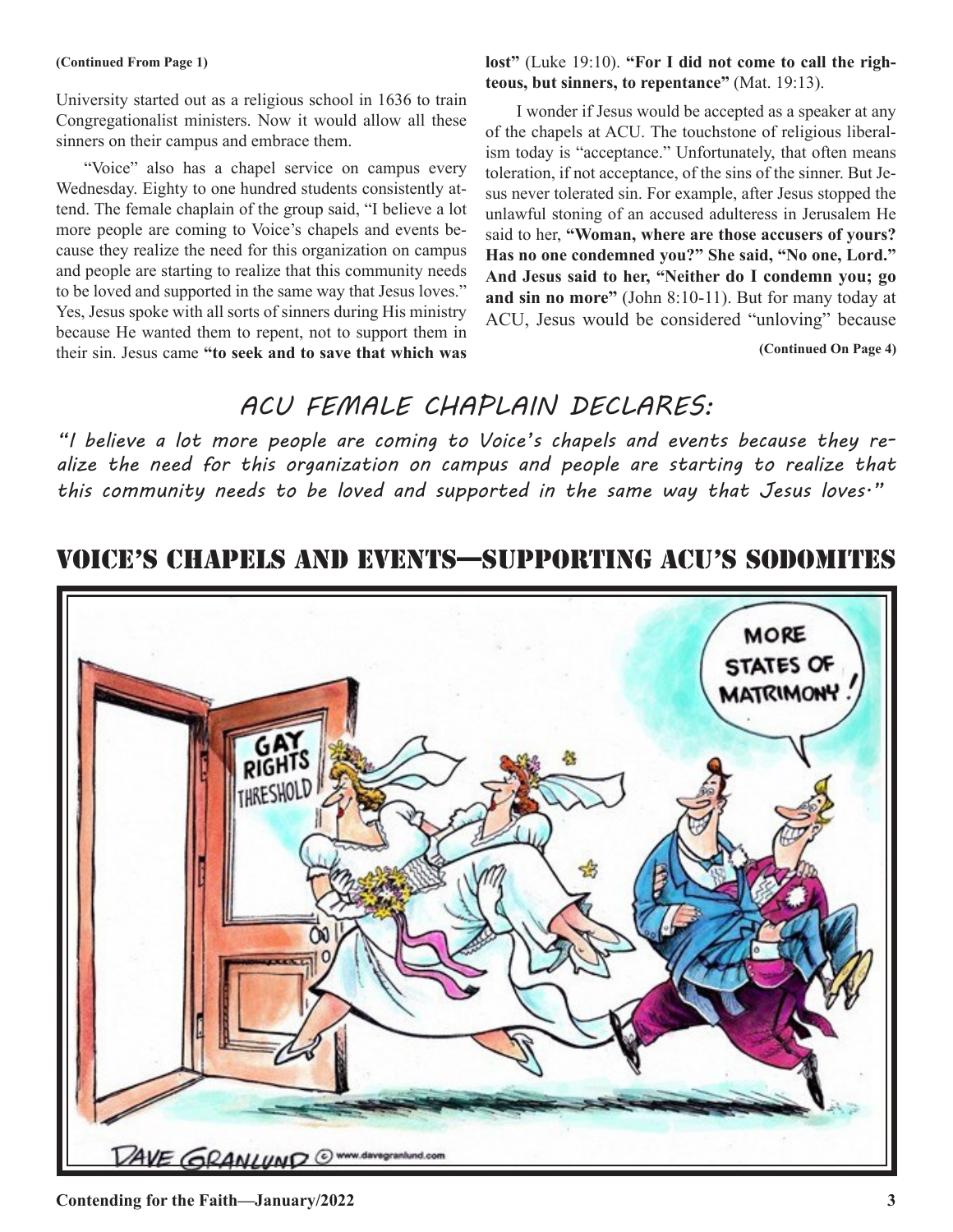#### **(Continued From Page 3)**

He said to that woman, **"go and sin no more."**

Today millions of young people take part in the acceptance culture of our society. They do not see the spiritual rottenness of a sinful lifestyle, not just the homosexual one. Others are confused about what is sinful and what is not. But the Bible is not confused.

**For this you know, that no fornicator, unclean person, nor covetous man, who is an idolater, has any inheritance in the kingdom of Christ and God. Let no one deceive you with empty words, for because of these things the wrath of God comes upon the sons of disobedience. Therefore do not be partakers with them… And have no fellowship with the unfruitful works of darkness, but rather expose them. For it is shameful even to speak of those things which are done by them in secret** (Eph. 5:5-7,11-12).

Who is responsible for allowing this mess on the campus of a school that WAS once affiliated with the churches of Christ? Where were the staff of the socalled "College of Biblical Studies" when this departure from the Bible first started? Many Bible faculty claim that they are preachers of the Gospel. Where are the big donors who stuff the coffers of ACU's endowment fund? Where are the parents of the students? Hopefully some were irate about this. If so, were they upset enough to withdraw their child from this environment. Yet ACU's enrollment continues to rise. Where were the Board of Trustees when this first came up? Did any resign in protest? From experience, I doubt it.

What about President Schubert, the Chancellor Money, the various Deans, and the other administrators who brag about the "Christian" environment they foster on campus. This whole ship is rotten from stem to stern. **"The prophets prophesy falsely, and the priests rule by their own power; and My people love to have it so. But what will you do in the end?"** (Jer. 5:31).

The effortless way to react to the continued apostasy of ACU is to shake one's head in disgust and move on. Others might say, "Just pray about it." This we should do. Yet we should also act. Warn others not to send their children and grandchildren to this institution. (They should not spend \$52,000 on tuition a year on this apostate environment.) In a secular educational environment, you might expect this, but not at an institution which has "Christian" as its middle name. Rather, let us call the brethren at ACU what they are —hypocrites!

**Woe to you, scribes and Pharisees, hypocrites! For you are like whitewashed tombs which indeed appear beautiful outwardly, but inside are full of dead men's bones and all uncleanness. Even so you also outwardly appear righteous to men, but inside you are full of hypocrisy and lawlessness** (Mat. 23:27-28).

#### **End Notes**

https://acuoptimist.com/2021/11/support-group-voice-gains-more- momentum-through-chapels/ as of January 8, 2022

https://www.acu.edu/student-life/beyond-the-classroom/ as of January 8, 2022

> **—2500 Moore Court Columbia, TN 38401**

# **JESUS, THE MASTER TEACHER OF THE AGES**

#### **Thomas B. Warren**

The subject before me entails far more than that with which any man could ever fully deal. However, I do hope to deal with enough of the material involved to make it worth our time to be engaged in this study.

I propose to prove that Jesus is the Master Teacher of the ages. I plan to do this (1) by dealing with His person (who He was/is), (2) by considering some things which He did, and (3) by concentrating on His attitude toward and His handling of the truth (God's sacred word).

### **JESUS IS THE MASTER TEACHER OF THE AGES BECAUSE OF WHY HE IS**

The Bible teaches, **"In the beginning was the word, and the word was with God, and the word was God"** (John 1:1). The Word eternally existed. The Word was eternally deity (God). There was never a time when He was not God (a member of the Godhead).

But He became flesh (by being begotten and born in a way which was contrary to the laws of nature). **"And the word became flesh . . ." (**John 1:14; Mat. 1:18-2:1). He became what He was not before. Thus, He was God-man.

Paul put it this way: **"For there is one God, one mediator between God and men, himself man, Christ Jesus"** (1 Tim. 2:5). He grew up as an unknown person (in obscurity), He grew up in relative poverty, He did not attend noted schools. His family was comprised of relatively obscure and unknown people. Yet, even as a baby He came to the seri-

#### **4 Contending for the Faith—January/2022**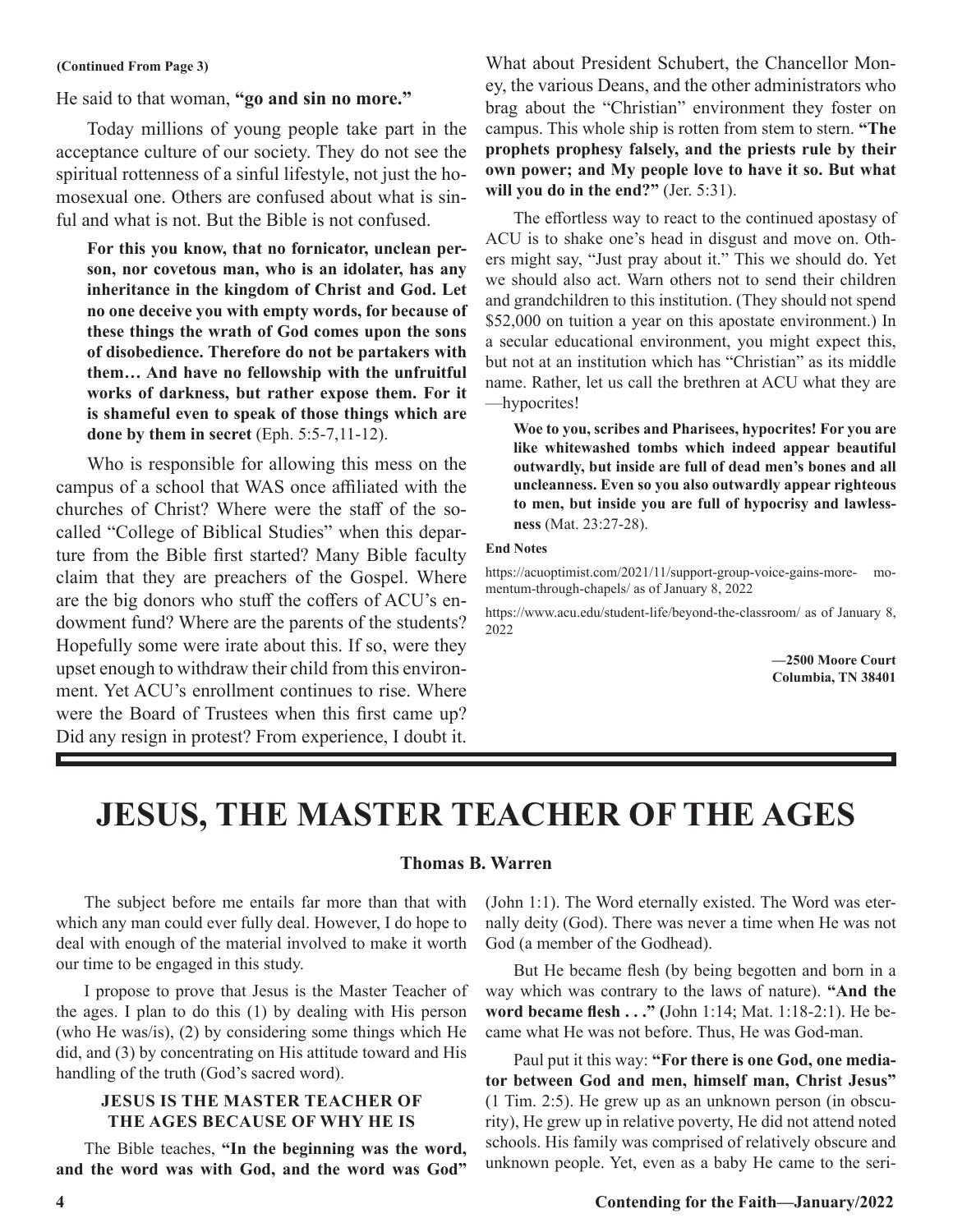ous attention of a political leader. While yet a boy of twelve years of age, by His understanding and His incisive way of questioning, He startled the learned doctors of the law in the synagogue. When He became a man, He fed a multitude of hungry people by miraculously multiplying just a bit of food. Even though He was untrained in medicine, He healed multitudes of people. Not only did He not attend prestigious schools and did not study writing (to any advanced stage), He was vital to the production of the greatest book which has ever been written. Never has there been a university faculty—no matter how respected it might be—which could defeat Him in public controversy. He put all of His challengers to rout.

He could not be killed until He was ready to submit to the aims of human leaders to crucify Him. He was not merely a man; He was (and is) God. He was not merely a teacher; He was the greatest teacher who ever lived. He died (**"tasted of death"**) for every man (Heb. 5:8-9). Yet, He arose from the dead on the third day after His death.

He is the one through whom God made the world (Heb. 1:1-2). The totality of creation was brought into being through Him. He was of such nature that to see Him was to see God.

He died for all men so that, by the grace of God, every sinner would have the opportunity to be saved from his sins (Heb. 2:9). He offers to all sinners salvation from their sins by the grace of God (Tit. 2:11). Yet, each human being must believe, love, and obey Him in order to be saved. He is the author of eternal salvation to all those who obey Him (Heb. 5:8-9; Mat. 7:21-27).

He was/is the Logos (the Word), the essence of truth and reason (as well as of being the man, Jesus Christ). Thus any translation of John 1:1 which tends to hide or obscure the emphasis on truth, mind, and reason cannot be satisfactory. No man can do justice to the concept of God if he tends to obliterate the necessary connection between the Godhead and the truth. It must be recalled that Jesus taught, **"I am the way, the truth, and the life: no man cometh to the Father, but by me"** (John 14:6).

No one can be a great teacher if he does not love, know, teach, and live by the sacred truth of God. No teacher was ever better qualified than was Jesus to teach the truth which is the Bible. Later there will be an entire section on this matter.

### **JESUS WAS THE MASTER TEACHER BECAUSE HE NEVER SINNED**

It is at least conceivable that a man might both know and teach the truth even though he neither believed it nor lived by it. For example, Demas was a fellow-worker with the apostle Paul. Since this was the case, Demas no doubt both knew the truth and surely, for a time, at least made a pretense of believing and living by the truth. But the Bible makes clear that Demas forsook Paul because he **"loved the present world"** (2 Tim. 4:10). No one can love both God and the world at the same time.

### **SOME THINGS WHICH JESUS DID**

There are many things Jesus did with which, because of the lack of space, I will not be able to deal here. But let us note just a few of them.

Jesus was tempted in all points like as we, yet without sin (Heb. 4:15). Not even once did Jesus do what was contradictory of the Father's will. Jesus went through the experience of suffering (the cross) without sinning and, thus, became the author of eternal salvation to all those who obey Him (Heb. 5:8-9; 4:15; et al.).

Jesus loved every person (including every sinner of the vilest sort) and died for all men (Heb. 2:9). No one can be a great teacher without truly loving those whom he would teach.

Because of His deity and infinite love for all men, Jesus was the incomparable teacher. There is no record that He ever formally studied pedagogy, yet it is clear that He, being the Son of God, knew more about teaching than any one who has ever lived on earth. And, even though His direct earthly teaching was completed almost two thousand years ago, no one—not even the most learned "scholars" can ever be compared to Him and His perfect teaching.

## J**ESUS WAS THE MASTER TEACHER BECAUSE OF HIS ATTITUDE TOWARD HANDLING THE TRUTH WHICH IS THE BIBLE**

1. *Jesus was the Master Teacher because He spoke with incomparable authority* (Mat. 28:18-20). Jesus did not try to give validity to His teaching by referring to ("documenting") various scholarly religious leaders. Rather, He spoke to people as **"one having authority, and not as their scribes"** (Mat. 7:28-29). When Jesus spoke, He did not speak as merely some ordinary man—He spoke as the God-man the Son of God who has all authority in Heaven and on Earth (Mat. 7:28-29). Even the officers said of Him, **"Never man spake like this man"** (John 7:46).

2. *Jesus was the Master Teacher because of His perfect knowledge of the subject matter which He taught.* His basic subject matter was (1) God, (2) God's will, (3) the results of obedience and of disobedience during earthly life, and (4) the results of both obedience and of disobedience at and after the final Judgment.

Jesus kept before His listeners the fact that He had perfect knowledge of God the Father, that He had been with God throughout the eternity which had preceded His birth of the virgin Mary (Mat. 1:18-25). As to the will of the Father, Jesus made clear that He never had to "guess"—Jesus knew perfectly the Father's will (John 6:38; 4:34; 17:3-4; 19:30). The Holy Spirit inspired the apostles and prophets to write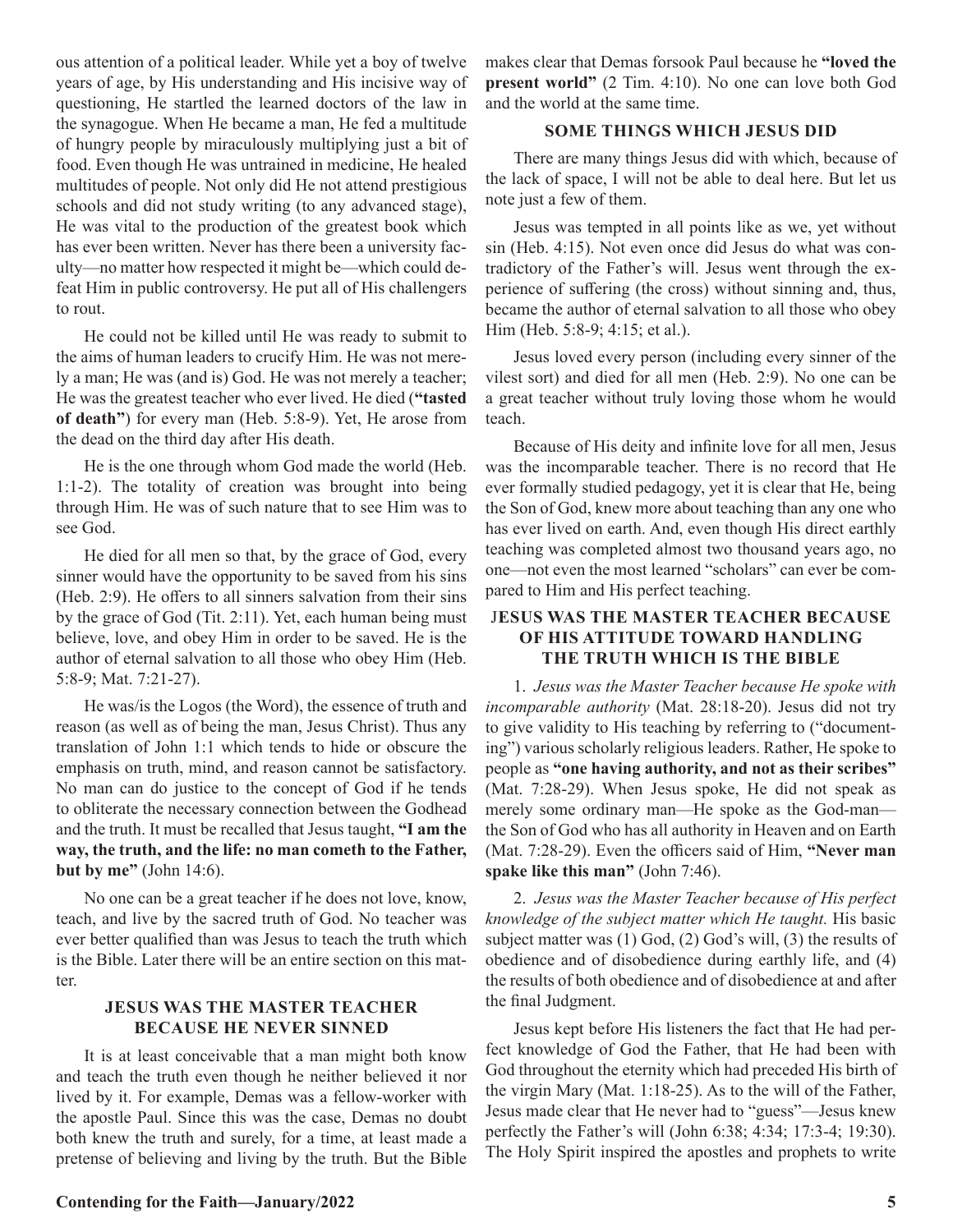infallibly the New Testament (2 Pet. 1:19-21; 2 Tim. 3:16- 17). Jesus of Nazareth was actually the Son of God teaching the truth of God while He was here on Earth.

3. *Jesus was the Master Teacher because He had perfect knowledge of the people whom He taught.* There is no record of His ever having *studied* psychology. Yet, as John's record states, **". . . he needed not that any should bear witness concerning man, for he himself knew what was in man"** (John 2:25). He knew perfectly the thoughts, the longings, the imagined needs, the real needs, the motives, and the goals of every person.

4. *Jesus was the Master Teacher because of the clearness and concreteness of His method(s) of teaching.* He taught in such fashion as to fit perfectly His lesson to the needs of the person whom He was teaching. He taught new lessons in terms of old ones—that is, in terms of matters with which His auditors were already familiar (John 6:64; 13:11; Mat. 9:4; Mark 2:8; Acts 1:24; Rev. 2:23). This "apperceptive" method involves comprehending a new idea by assimilation with one's previous knowledge. This method entails five steps: (a) preparation, (b) comparison, (c) presentation, (d) generalization, and (c) application. It may be summed up in this fashion: using something old (already known) to teach something new (not already known).

To do this sort of "down-to-earth" teaching, Jesus used various phases of such pursuits as farming, fishing, building, cooking, buying land (and a number of others) in order to make clear the various points in His spiritual lessons (cf.: Luke 8:4-15; Mat. 13:47-50; 13:33; 44-46; Heb. 12:1-2, et al.). Jesus adapted this method to the status and needs of the individual person or group which He wished to teach. By doing so, He established a point of contact with the student and wisely opened the way for the lesson which He wished to teach to a particular person who was to be taught.

Also, vital to this method was His use of *questions*. In one sense, He was seeking to help people to gain real peace of mind (Mat. 5:3-12; Phi. 4:6-7), but on other occasions, He sought to **"stir up"** (unsettle their "peacefulness" while living in sin). Although He was (is) the **"Prince of Peace,"** He also said of Himself that He came *not* to bring peace but a sword (Mat. 10:34; Luke 12:51-53). Jesus came not only to answer questions (John 8:32) but also to raise them (Mat. 22:45). In one sense, He came to bring peace but in another He came to bring a sword. Thus, Jesus came to start "a fight" among men (Luke 12:51). It is clear that Jesus came not to save men in their problems but to *stir* them up to find the true answers to the way out of their problems. Jesus did not come to save men from problems but from spiritual indolence. He did not come to make life necessarily "easy" but to help them to see life as capable of being more educative than the way they had viewed it.

Jesus asked questions of His auditors in order to stir them to careful, analytical thinking—to see the problem and truly think about how the problem could be solved. He used questions in order to open the way for the lesson(s) which He wanted men to learn. He was simple and direct in His method. He often threw His auditors into a dilemma by asking questions which forced them to face squarely the problem at hand (Mat. 21:23-27).

Not only did He Himself ask questions, He also provoked His class to ask questions. By doing this, He provoked His class to try to get themselves into the heart of the problem which was under discussion. This procedure helped to lead them to face the truth without their having their feelings too severely wounded. Then, after making His point of contact, Jesus would skillfully lead the conversation toward the great spiritual truths which He wanted men to learn and apply (Mat. 21:23-27; 21:38-32; 22:23-33; 22:41-45).

Jesus used many concrete examples. For example, to teach the great lesson of trust, He placed a little child in the midst of some people, saying, in effect, "You be as this little child."

He vitalized His lessons by explaining them in such fashion as to make them fit the lives, needs, and interests of those whom He sought to influence toward righteousness. His lucid statements held the interest of people. His carefully selected repetitions caused His listeners to retain what He said to them. His illustrations and parables helped them to understand. Charles H. Roberson, Professor Bible at Abilene Christian College, in a Bible class which I studied under his direction, gave a great deal of emphasis to such matters in giving a word picture of Jesus as a teacher. For this, I am indebted to him.

5. *Jesus was the Master Teacher because of the overall purpose of His mission into the world.* His basic mission was **"to seek and to save the lost"** (Luke 19:10; Mat. 1:21; 1 Tim. 1:15). He dealt with both *earthly* and *eternal* issues. He wanted men to come to know God (John 17:3) and to obey God's truth (John 8:32).

Thus, it is clear that Jesus was concerned with freeing men from the clutches and the consequences of wrong motives, beliefs, and habits of living and, then, to show them the way to reconciliation with God (2 Cor. 5:18-19).

Since man's sins had separated him from God, it was Jesus' great aim to prove (cf. 1 The. 5:21) that He was the one mediator between men and God—that is, to make clear that He was the one who could provide man the way of spiritual life (John 14:6).

Jesus is man's only way back to God. No man can have a higher aim for his life than that which was the aim of Jesus.

6. *Jesus was the Master Teacher because He practiced perfectly what He preached.* The writer of Hebrews says of Jesus that He was "**tempted in all points like as we, yet without sin"** (Heb. 4:15). Jesus not only taught men to obey God; He Himself also obeyed God. He did so without ever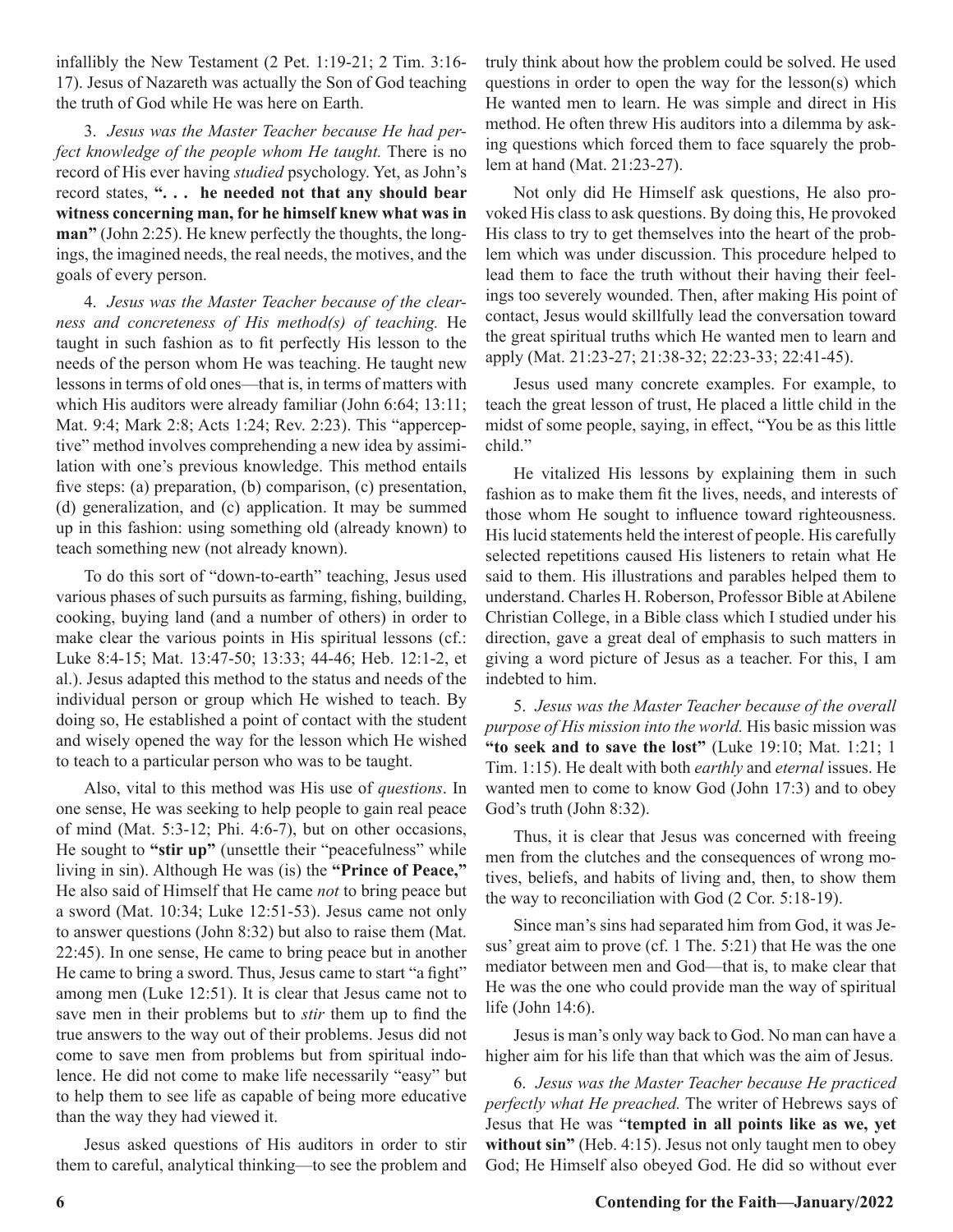failing even one time (1 Pet. 2:20-21; Heb. 5:8-9). Even His enemies could find no fault in Him (Luke 23:4, 14; cf. Mat. 27:4).

The great mission of Christ into the world was to become the mediator between God and man (1 Tim. 2:5; Heb. 2:9), to seek and to save the lost (Luke 19:10). In order to do this, He had to be tempted in all points like as we (men), yet He never sinned (Heb. 4:15). The only adequate response to this fact is that of recognizing Him to be the Son of God and of lovingly obeying Him (John 14:15).

7. *Jesus was the Master Teacher because of the scope of His vision.* He gave the awesome marching orders to His disciples to go preach the gospel to every person in the entire world (Mat. 28:18-20; Mark 16:15-16; Luke 24:45-49; Acts 1:6-8). It was/is not His intention that even one person—no matter what his race or nation—should not have the privilege of hearing and obeying the gospel of Christ.

No teacher ever had a broader vision of his audience. No man ever had as clear an insight into the most crucial needs of man as did Jesus. Those basic needs are: to know God, to be strong enough to reject the deceitfulness of sin, to attain unto fellowship with God, to become a child of God, to live a truly righteous life, to love all men (including one's enemies), to gain peace of mind, and to live day by day in hope of eternal life (Tit. 1:2; 2:13; 3:7).

8. *Jesus was the Master Teacher because no other teacher could or can match the moral standard which He set out and upheld.* He strongly condemned adultery (Mat. 19:1- 10). But He did not end with condemning the overt act of adultery, He even went behind the overt act and condemned the lust which led to the overt act (Mat. 5:28).

Also, He went "behind" the vile crime of murder and condemned the hatred in the heart which led to the overt act of murder.

He plainly declared that **"whoever divorces his wife, except for sexual immorality, and marries another, commits adultery"** (Mat. 19:9; cf. 5:31-32).

Jesus conditioned all right action upon living with faith in and fervent love for God and for neighbor (Mark 12:29- 31). No adequate moral standard could avoid having as a constituent element Jesus' instruction to love one's neighbor as himself (Mark 12:31; 1 Cor. 13:1-7).

9. *Jesus was the Master Teacher because no one else ever taught a message which had/has as far-reaching effects for the good of mankind as that taught by Jesus.* Wherever the gospel has been preached, believed, and obeyed, there has resulted a tremendous benefit to mankind. To understand and appreciate this fact, one needs only to reflect on the tremendous amount of good which has resulted from Jesus' teaching in regard to the overall welfare of women (1 Pet. 3:7; Eph. 5:23-32). Many men around the world look upon women as somewhat beneath men as to how they should be

**Contending for the Faith—January/2022** 7

treated. Jesus implicitly condemned this attitude.

One has only to consider carefully the overall effects of Jesus' teaching on the home, the community, the state, life, death, responsibility, sin, grace, salvation, the resurrection, the judgment, eternity, eternal life, eternal punishment, et al. to understand the point here being made. Being a faithful Christian (a faithful member of the church for which Jesus died) involves saying the right words, but it also involves much more than mere talking. It involves commitment with all of one's heart, soul, mind, and strength (Mark 12:30).

Jesus' teachings help men to understand the foolishness of striving for the goods of this world in such fashion as to defeat the gaining of wondrous glories of eternity in Heaven, that land that is fairer than day (Rev. 22).

10. *Jesus was/is the Master Teacher of the ages because no other teacher ever loved his students as Jesus loved His.* As previously noted, Jesus loved the truth, and He taught all men to love it (John 8:32). He had the message of the Father to tell. He came to be about His Father's business (Luke 2:49).

But even so, there was also something else which motivated Jesus. (There is a sense in which this matter is really a part of **"his Father's business."**) This "something else" was not the gaining of the favor of mere men (He flaunted that!). It was not for worldly possessions (in one sense, all of the world was already His; in another sense, **"He had no where to lay His head"** Mat. 8:20). It was not for worldly position (He scorned it!). Such motives may impel ordinary teachers, but did not impel Jesus. He was impelled by His love for the lost sinners of this world. He sorrowed when men rejected the truth—He sorrowed for them, not for Himself (Mat. 23:37-39; Luke 23:27-31). He wanted *all* to be saved (Heb. 2:9), including even those who crucified Him. Because of that love, even as He hung dying on the cross, He cried out, **"Father, forgive them; for they know not what they do"** (Luke 23:34). He died with a cry of love on His lips!

No other teacher ever gave such an inspiring invitation:

**Come to me, all who labor and are heavy laden, and I will give you rest. Take my yoke upon you, and learn from me, for I am gentle and lowly in heart, and you will find rest for your souls. For my yoke is easy, and my burden is light** (Mat. 11:28-30).

This includes the invitation to rest, to salvation from sin and its sorrows, and, finally, to everlasting life in Heaven with Him.

11. *Jesus was the Master Teacher of the ages because He spoke with incomparable authority.* No *man* is authoritative in religious matters. Jesus has been given *all* authority in Heaven and on Earth (Mat. 28:18-20). The multitudes were astonished at Jesus, for He taught them as one having authority, and not as their scribes (Mat. 7:28-29). Jesus did not try to enforce what He taught by referring to the various re